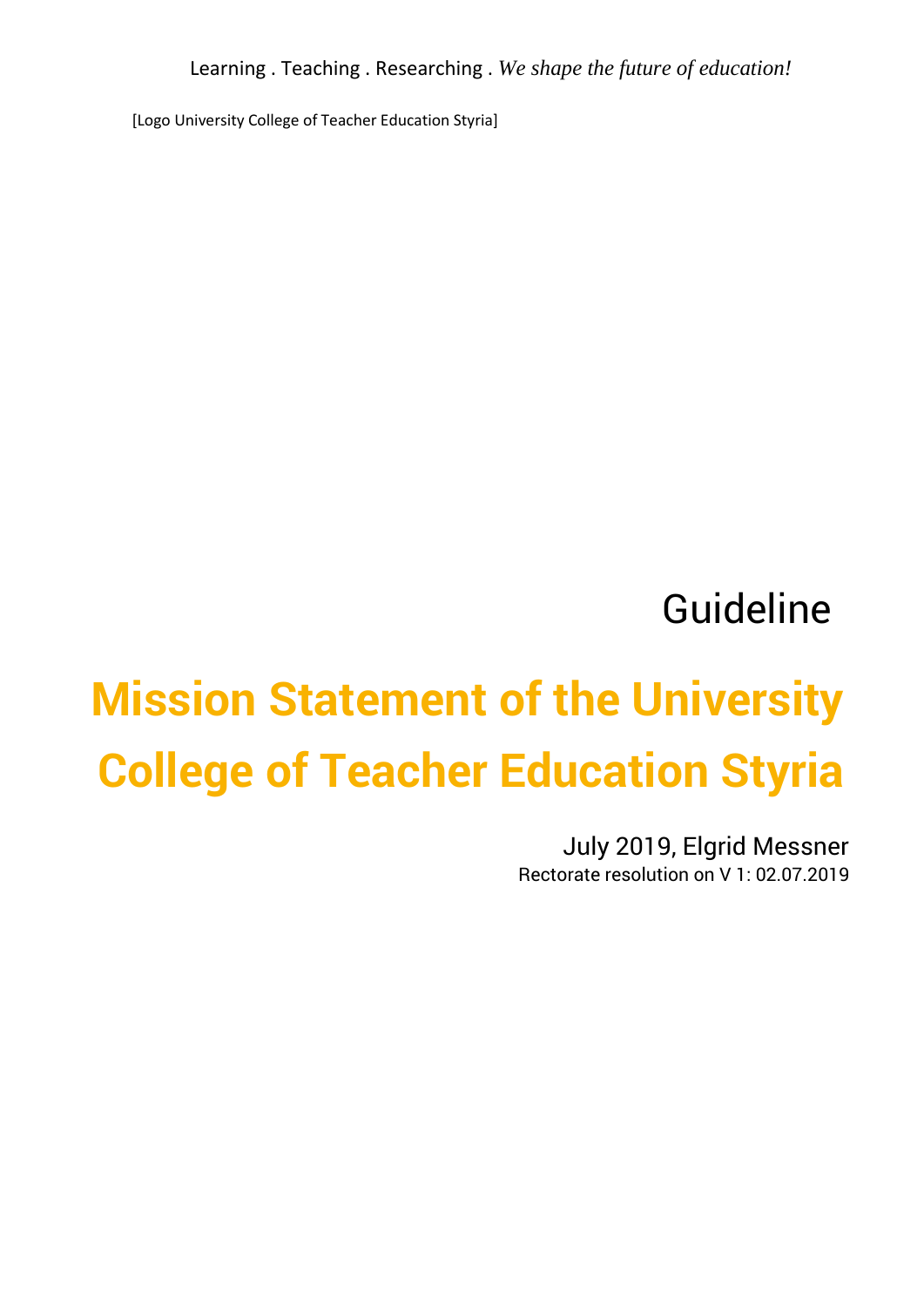### **Mission Statement of the University College of Teacher Education Styria**

*R ec to ra te, J u ly 2 01 9*

#### Motto

**Learning. Teaching. Researching.** *We shape the future of education!*

#### Vision

**We accompany educators so that they enable people to face the challenges of the present and future with courage and responsibility.**

#### Profile

#### **We are a professional education university college.**

The University College of Teacher Education Styria is the second largest public education and research institution for the professionali-zation of educators and the support of quality assurance in the Austrian education system. Our educational offer is inscribed in the continu-um of professionalization from the Initial Teacher Education studies to the career entry and Continuing Professional Development. Our core areas are teaching, research and counselling, and our contents include the subject sciences, educational sciences and didactics of all subjects and departments that are taught at Austrian schools or are essential for kindergartens. The proximity to practice is ensured by two training schools integrated into the university, continuous cooperation with other training schools and the support of schools for the purpose of quality assurance.

#### **We train educators from Initial Teacher Education to Continuing Professional Development.**

In Initial Teacher Education, we offer teacher training studies with Bachelor's and Master's degrees for Primary, Secondary Teacher Education and Secondary Vocational Teacher Education, as well as a Bachelor's degree in Early Childhood Education and university courses of studies for other educational professions. We determine the suitability of the teacher training students by means of an admission procedure. They conclude their studies with the academic degree of Bachelor of Education (BEd) or Master of Education (MEd). Our Continuing Professional Development offer is aimed at individual teachers, professional learning communities at schools and in networks as well as at entire schools or kindergartens. It deals with current topics, is evidence-based and focuses on supporting personal, teaching and organisational development.

#### **We accompany and counsel schools, kindergartens and educational networks.**

In order to be able to meet new challenges in education, educational institutions must constantly develop further. To this end, we offer counselling and support programmes that help schools and kindergartens as well as regional, national and international educational networks to develop their quality. In doing so, we follow the systemic approach of Educational Governance, train leaders and accompany quality development and assurance processes.

#### **We conduct research related to our professional fields.**

We carry out educational research related to our professional fields that is based on academic freedom and scientific standards and is subject to international performance comparisons. We ask how people learn and how education can succeed. Essentially, we focus on the research areas "Teaching & Learning", "Subject-Specific Didactics" and "Profession & School". Our students learn to do research because through practical research they examine their own teaching and school activities for the purpose of continuous further development. Overall, we generate findings and products that find their way into research-led teaching and contribute to the quality of knowledge and action of those involved in the educational sector.

#### **We cooperate regionally, nationally and internationally.**

The University College of Teacher Education Styria enjoys high recognition. In the conviction that education requires a cosmopolitan attitude, we enter into regional, national and internati-onal cooperation in teaching as well as in research and development. Through close cooperation with the University Colleges of Teacher Education and Universities offering teacher education programmes in the provinces of Styria, Carinthia and Burgenland within the framework of the South-East Development Association and the South-East University College Association, we guarantee the highest standards and thus contribute to the permeability of teacher education in Austria.